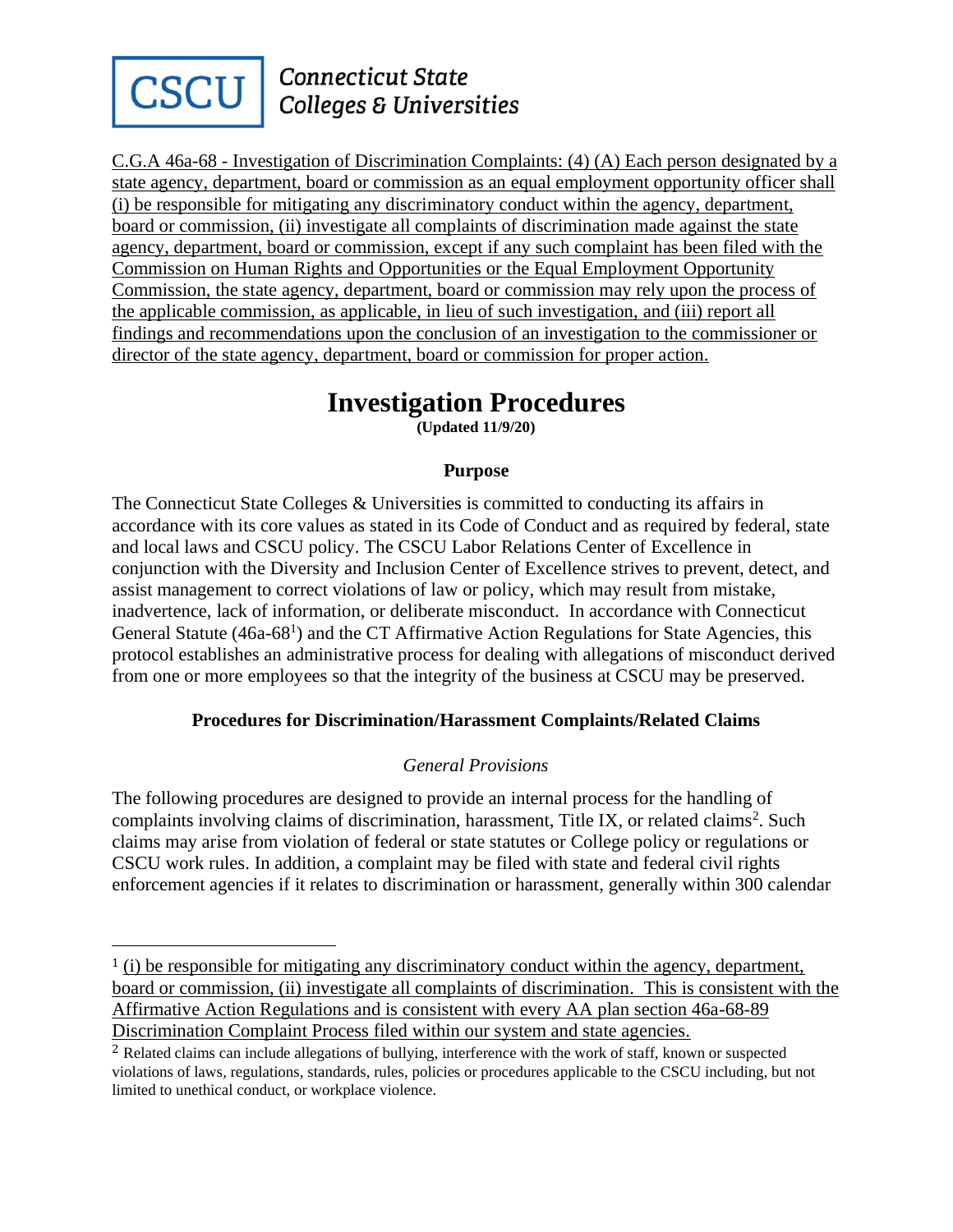days of the date of the alleged discriminatory event. Claims outside discrimination and harassment may have separate timelines to file.

#### *Process to File a Complaint*

Any complainant who believes that he or she is a victim of discrimination, harassment, or related claims in violation of College policies may initiate a complaint under the policies by bringing the matter to the attention of any one of the following: CSCU Director of Labor Relations, appropriate Dean, appropriate Vice President or Associate Vice President, or supervisor/manager. Those individuals will be responsible for reporting those matters to the appropriate COE as necessary. In addition, allegations of sex discrimination may be brought to the designated campus Title IX Coordinator or a member of the Diversity and Inclusion COE.

#### **The form to file a complaint may be found at the following link: [LR\\_Complaint\\_Form\\_Fillable\\_2020.pdf](/Volumes/CSCU/CSCU/Complaint%20Procedures/LR_Complaint_Form_Fillable_2020.pdf)**

#### *Investigation Timeline/Timelines to File with CHRO and/or EEOC*

Complainant(s) are encouraged to file as soon as possible following the alleged discriminatory act or act of concern<sup>3</sup>; however, state regulation requires that the Complainant should file no later than ninety (90) days following the complainant's first knowledge of the alleged discriminatory act. Note that CSCU reserves the right to investigate claims beyond the 90-day requirement if federal law, including Title IX, or State law may have been violated. The Complainant should understand, however, that the state and federal civil rights agencies, CHRO and EEOC, have a three hundred (300) days time limit for filing a claim of discrimination and that filing a complaint with CSCU policy does not affect those time limits.

#### *Process when a Complaint is Received*

Individuals filing complaints internally will be 1) informed of and provided a copy of CSCU policies on non-discrimination and/or sexual harassment and/or related claims 2) asked if they wish to pursue the complaint on an informal or formal basis, and 3) advised that they have the right not to be retaliated against for bringing the complaint and that the CSCU will not tolerate retaliation. Additionally, those who file sexual harassment or sexual discrimination complaints will be directed to Title IX coordinators who can provide supportive and other services and additional direction for processing the complaint. Individuals will be further advised that they have the legal right to file a complaint with the Connecticut Commission on Human Rights and Opportunities, the United States Equal Employment Opportunity Commission, the U. S. Department of Labor, Wage and Hour division, and any other agencies, state, federal, or local, that enforce laws concerning discrimination in employment. When appropriate, the CSCU Labor Relations COE may also recommend confidential counseling or other support services that provide victim assistance.

If the complaint is initially received by another College official, it shall be promptly forwarded to the CSCU Director of Labor Relations and/or the CSCU Director of Diversity and Inclusion. If the complaint is verbal, the person receiving the complaint shall make a written summary and send to the CSCU Director of Labor Relations and/or the CSCU Director of Diversity and Inclusion. Any supervisor who has witnessed or becomes aware of the alleged occurrence of

<sup>3</sup> Act of concern defined as any act which supports the underlying complaint allegedly violating CSCU policies.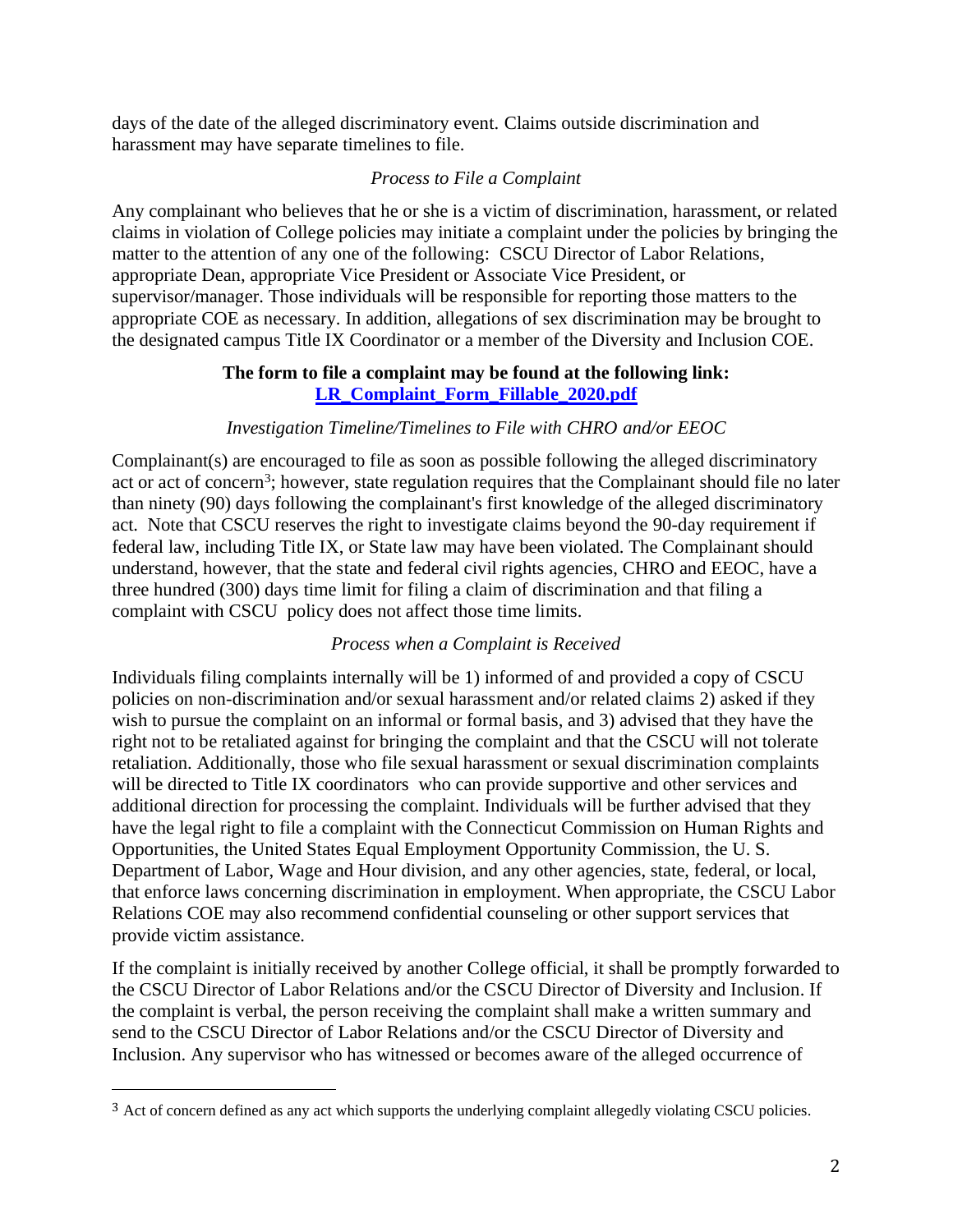discrimination, harassment, or related claims, or who receives a complaint of discrimination or harassment, involving a person within their purview is required to report the matter to the CSCU Directors of Diversity and Inclusion and Labor Relations and to take prompt corrective action as appropriate. Failure of the supervisor to report the incident or take appropriate corrective action shall be a violation of this policy and shall constitute misconduct subject to disciplinary action.

The Directors, or designated investigators, will review the complaint and, at this stage or at a later stage after further investigation, determine the alleged acts may constitute a violation of the of the CSCU Discrimination and Sexual Harassment Prevention Policies or other related policies, an investigation will proceed as set forth in the Formal Process below, unless the matter is satisfactorily resolved through the Informal Process. If the Director determines the alleged acts may constitute a violation of Title IX, the investigation will proceed as set forth in the Title IX Process. If it is determined that these policies were not violated, the Director of Labor Relations may still recommend that informal resolution be pursued, particularly in the situation where the Director determines that the complaint involves unprofessional or other objectionable behavior, but not discrimination or harassment on the basis of a protected class category as defined in the Policy.

#### **Informal Process**

In some circumstances, informal resolution of a complaint agreeable to both parties may be more satisfactory than proceeding directly to a formal complaint. Under this policy, there are two options for informal resolution:

(1) An informal resolution by the appropriate manager/supervisor, e.g., Regional President, CEO, Vice President, Associate Vice President or, Dean with complainant and respondent's agreement.

In this process, the manager/supervisor, e.g., Regional President, CEO, Vice President, Associate Vice President or, Dean or other designated College official, takes action that eliminates the causative factors precipitating the original complaint; stops the offending behavior; and/or resolves the complaint in a manner that is equitable and timely to all parties. Upon execution of the resolution, the manager/supervisor shall report the final disposition to the D&I and LR COE's, and the complaint will be considered resolved.

(2) Mediation between the parties arranged by the CSCU Labor Relations and/or Diversity and Inclusion Centers of Excellence.

In appropriate cases, the complainant and respondent may agree to pursue mediation and the CSCU Labor Relations Center of Excellence will arrange for a mediator who is mutually acceptable to both parties. The mediator will consult with and advise both the complainant and the respondent about the mediation process. If the mediation results in a mutually acceptable agreement, copies of the agreement will be forwarded to the CSCU Directors of Labor Relations and Diversity and Inclusion for review and monitoring. If the mediation does not result in an agreement, the case will be returned to the Labor Relations and/or Diversity and Inclusion Centers of Excellence to proceed through the formal process.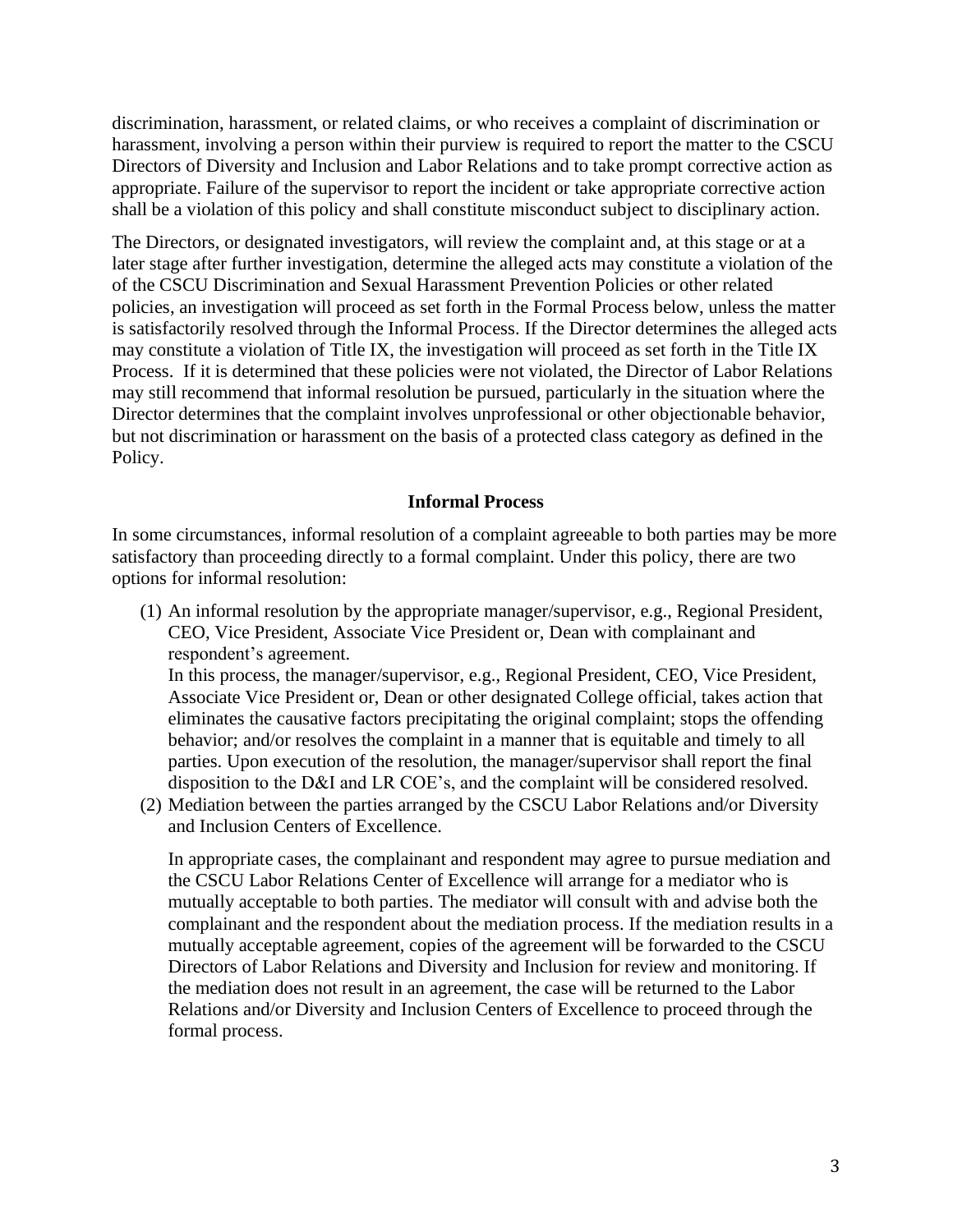#### **Formal Process**

If the informal process is unsuccessful or if the Complainant wishes to proceed directly to the formal process, the complainant should file a written complaint. The written should follow the format in the Complaint Form.

The Labor Relations Center of Excellence will notify the respondent in writing that a complaint has been filed and provide him/her with a copy of the complaint with any attachments or a summary of the allegations pertaining to the respondent being notified, the discrimination, sexual harassment policy, or related policy. Respondents shall be given an opportunity to respond to the allegations orally or in writing.

Within fifteen (15) calendar days of filing of the formal complaint, the Director of the Labor Relations Center of Excellence may afford the parties an opportunity to mediate a resolution to the complaint. The College will designate an individual who has been trained to mediate such complaints.

If the complainant or the respondent decides not to participate in mediation or if the mediation is not successful, the Director, or their designee, will further investigate the complaint. The investigation may include, but not be limited to, interviewing witnesses deemed appropriate, obtaining written statements, propounding written questions, reviewing any documents or files deemed relevant, and interviewing the parties to the complaint.

The Labor Relations and/or the Diversity and Inclusion Centers of Excellence shall issue a written report of findings, including recommended action(s), to the campus CEO within ninety (90) days of receipt of the formal complaint. The complainant and respondent shall be notified in writing of the findings by the Labor Relations Center of Excellence. Within ten calendar days of receipt of the outcome notification, the parties can appeal the findings to Regional President.

If the Labor Relations Center of Excellence finds reasonable cause to believe that a violation policy has occurred, the complaint will be referred to the appropriate member of management for a decision on what, if any, further action is warranted, including whether to pursue formal disciplinary action up to and including termination. The process for disciplinary action will be governed by the applicable sections of the collective bargaining agreement, or the personnel policies if no collective bargaining agreement is in effect.

This procedure for formal investigation of complaints regarding violations of the policies governing discrimination, harassment, or related claims shall be conducted in accordance with applicable collective bargaining agreements of the CSCU.

#### **Standard of Evidence**

There is no assumption of wrongdoing; rather the investigation shall be an impartial and objective fact-finding function in order to determine, based on the *preponderance of the evidence*, whether the allegations have been substantiated. If allegations are substantiated, the LR and/or D&I COE will recommend appropriate follow up measures to campus management.

#### **Non-Retaliation**